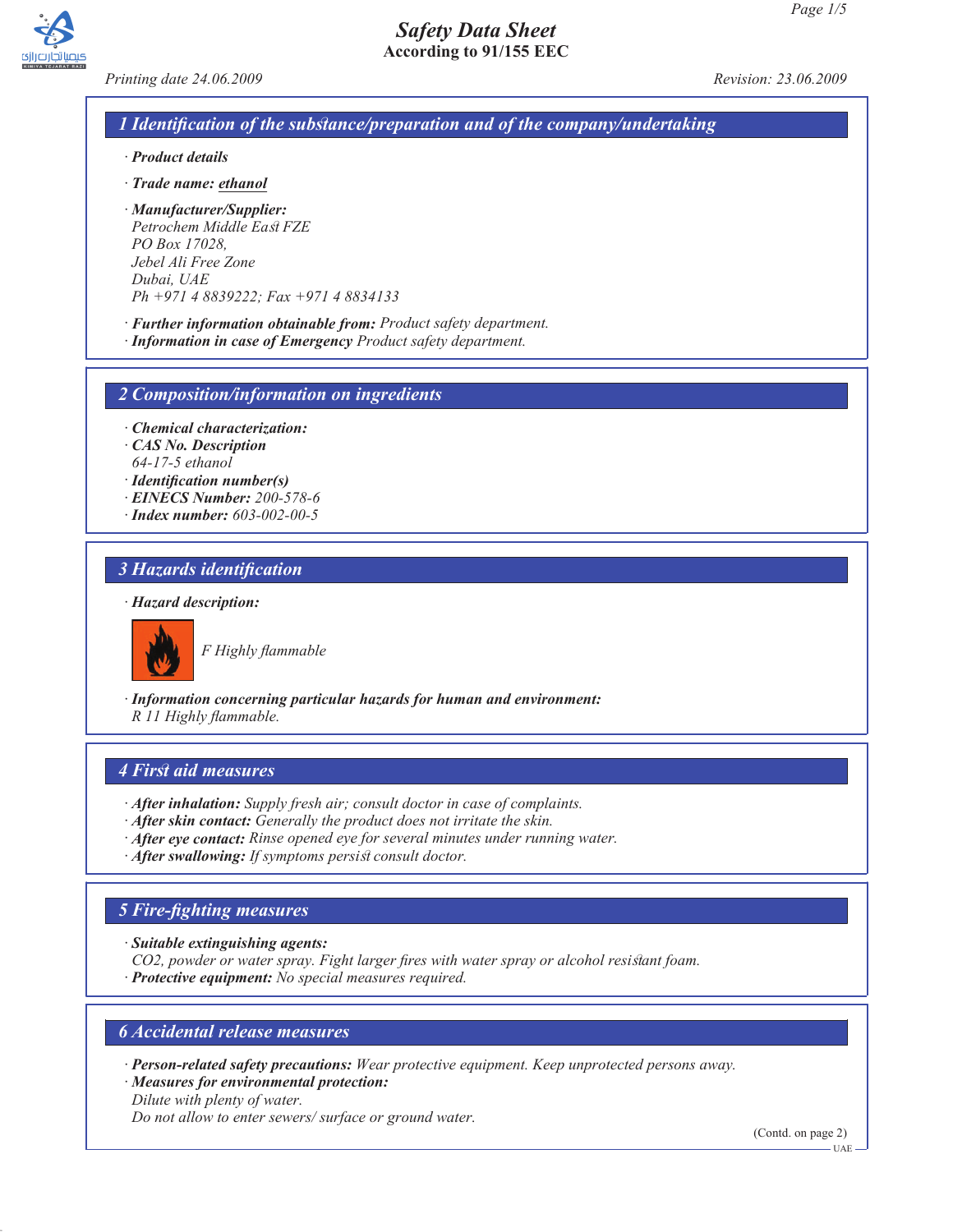*Printing date 24.06.2009 Revision: 23.06.2009*

*Trade name: ethanol*

(Contd. of page 1)

*· Measures for cleaning/collecting: Dilute with plenty of water. Ensure adequate ventilation.*

### *7 Handling and storage*

*· Handling:*

*· Information for safe handling: No special requirement*

*· Information about fire - and explosion protection: Keep ignition sources away - Do not smoke. Protect against electrostatic charges.*

*· Storage:*

*· Requirements to be met by storerooms and receptacles: Store in a cool location.*

- *· Information about storage in one common storage facility: Not required.*
- *· Further information about storage conditions: Keep container tightly sealed.*

*Store in cool, dry conditions in well sealed receptacles.*

#### *8 Exposure controls/personal protection*

*· Additional information about design of technical facilities: No further data; see item 7.*

| · Ingredients with limit values that require monitoring at the workplace: |  |  |  |
|---------------------------------------------------------------------------|--|--|--|
|---------------------------------------------------------------------------|--|--|--|

| 64-17-5 ethanol |                                                           |
|-----------------|-----------------------------------------------------------|
| PEL (USA)       | $1900 \text{ mg/m}^3$ , 1000 ppm                          |
| REL (USA)       | $1900$ mg/m <sup>3</sup> , 1000 ppm                       |
| TLV (USA)       | Short-term value: $1880$ mg/m <sup>3</sup> , NIC-1000 ppm |
|                 | Long-term value: 1880 mg/m <sup>3</sup> , 1000 ppm        |
|                 | $NIC-A3$                                                  |
|                 | WEL (Great Britain)   1920 mg/m <sup>3</sup> , 1000 ppm   |

*· Additional information: The lists valid during the making were used as basis.*

*· Personal protective equipment:*

*· General protective and hygienic measures: Wash hands before breaks and at the end of work.*

*· Respiratory protection: Not required.*

*· Protection of hands:*

*The glove material has to be impermeable and resistant to the product/ the substance/ the preparation.*

*Due to missing tests no recommendation to the glove material can be given for the product/ the preparation/ the chemical mixture.*

*Selection of the glove material on consideration of the penetration times, rates of diffusion and the degradation · Material of gloves*

*The selection of the suitable gloves does not only depend on the material, but also on further marks of quality and varies from manufacturer to manufacturer.*

*· Penetration time of glove material*

*The exact break through time has to be found out by the manufacturer of the protective gloves and has to be observed.*

(Contd. on page 3)

 $-UAE$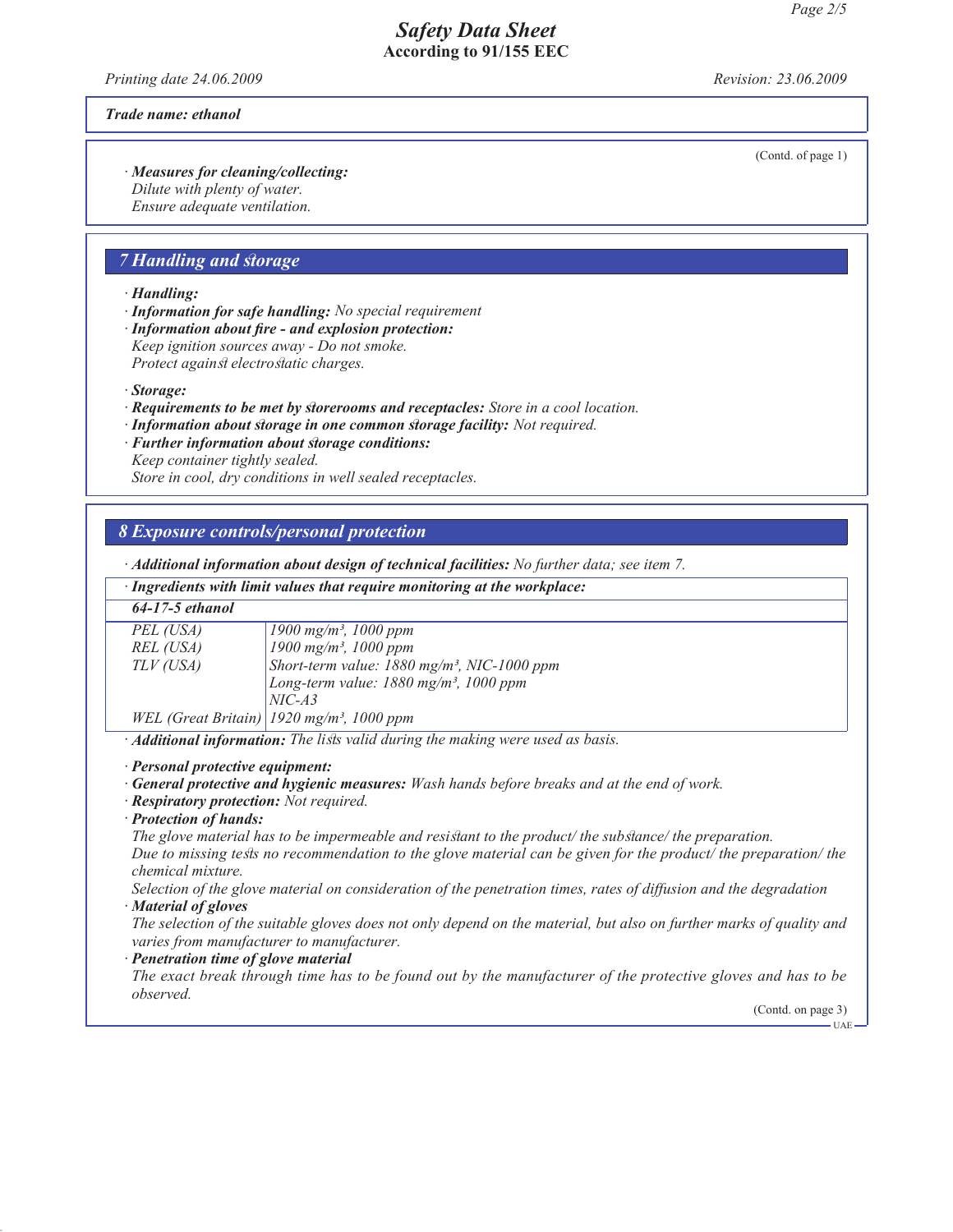*Printing date 24.06.2009 Revision: 23.06.2009*

(Contd. of page 2)

# *Trade name: ethanol*

*· Eye protection:*

*Tightly sealed goggles*

| <b>9 Physical and chemical properties</b>                                                                                  |                                                                                                |
|----------------------------------------------------------------------------------------------------------------------------|------------------------------------------------------------------------------------------------|
| <b>General Information</b>                                                                                                 |                                                                                                |
| Form:                                                                                                                      | Fluid                                                                                          |
| Colour:                                                                                                                    | Colourless                                                                                     |
| Odour:                                                                                                                     | Alcohol-like                                                                                   |
| $\cdot$ Change in condition<br>Melting point/Melting range: $-114.5^{\circ}$ C<br><b>Boiling point/Boiling range: 78°C</b> |                                                                                                |
| · Flash point:                                                                                                             | $13^{\circ}C$                                                                                  |
| · Ignition temperature:                                                                                                    | $425^{\circ}C$                                                                                 |
| · Danger of explosion:                                                                                                     | Product is not explosive. However, formation of explosive air/vapour mixtures<br>are possible. |
| · Explosion limits:                                                                                                        |                                                                                                |
| Lower:                                                                                                                     | 3.5 $Vol\%$                                                                                    |
| <b>Upper:</b>                                                                                                              | $15$ Vol $\%$                                                                                  |
| $\cdot$ Vapour pressure at 20 $\circ$ C:                                                                                   | $59$ $hPa$                                                                                     |
| $\cdot$ Density at 20 $\mathrm{^{\circ}C:}$                                                                                | $0.79$ g/cm <sup>3</sup>                                                                       |
| $\cdot$ Solubility in / Miscibility with<br>water at $20^{\circ}$ C:                                                       | $\frac{1}{g}$                                                                                  |
| $\cdot$ <i>Viscosity:</i><br>Dynamic at $20^{\circ}$ C:                                                                    | $1.2$ mPas                                                                                     |

# *10 Stability and reactivity*

*· Thermal decomposition / conditions to be avoided: No decomposition if used according to specifications.*

*· Dangerous reactions No dangerous reactions known.*

*· Dangerous decomposition products: No dangerous decomposition products known.*

# *11 Toxicological information*

*· Acute toxicity:*

*· LD/LC50 values relevant for classification:*

*Oral LD50 7060 mg/kg (rat) Inhalative LC50/4 h 20000 mg/l (rat)*

*· Primary irritant effect:*

*· on the skin: No irritant effect.*

*· on the eye: No irritating effect.*

(Contd. on page 4)

 $-UAE$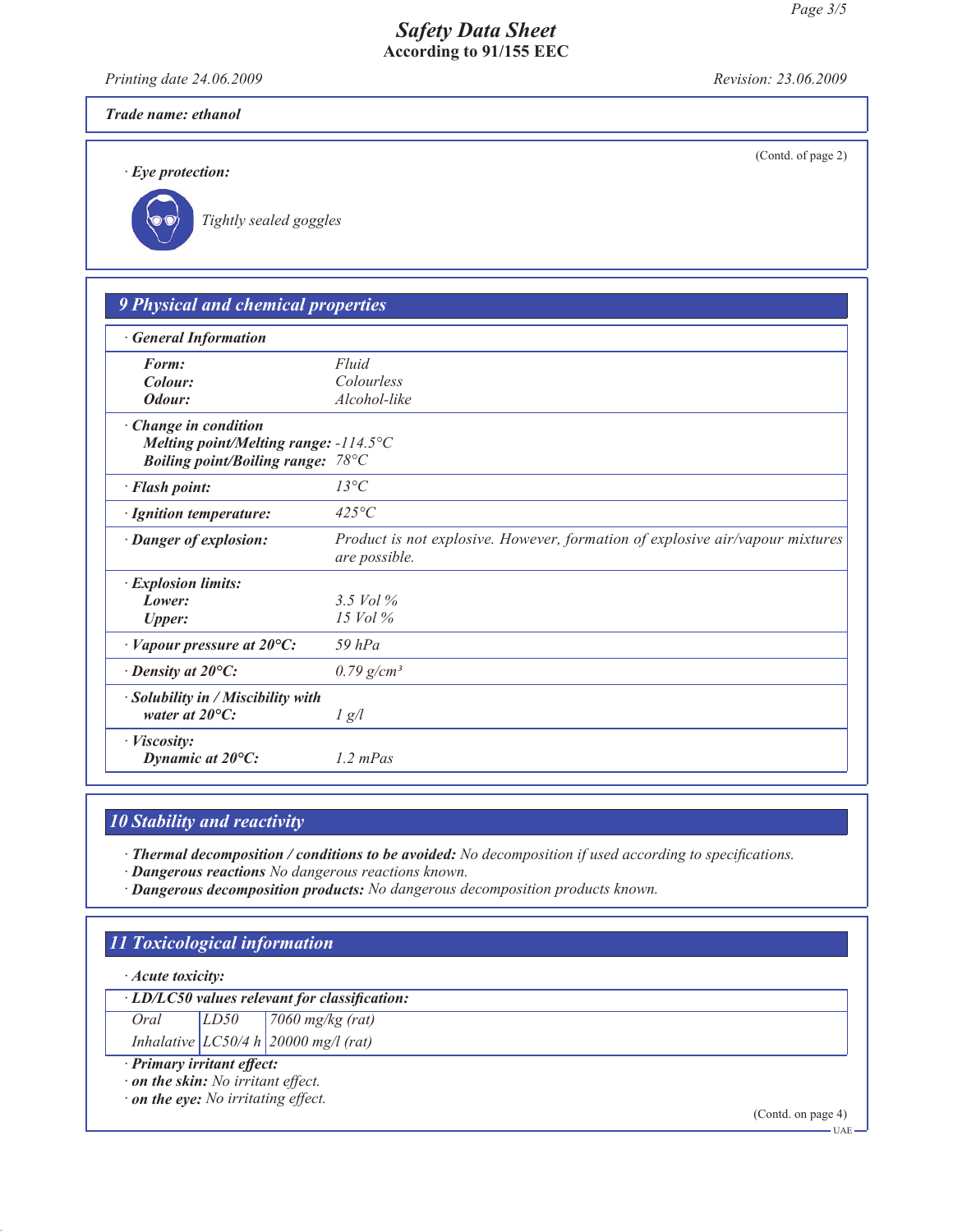*Printing date 24.06.2009 Revision: 23.06.2009*

*Trade name: ethanol*

(Contd. of page 3)

*· Sensitization: No sensitizing effects known.*

# *12 Ecological information*

*· General notes:*

*Water hazard class 1 (German Regulation) (Assessment by list): slightly hazardous for water Do not allow undiluted product or large quantities of it to reach ground water, water course or sewage system.*

# *13 Disposal considerations*

- *· Product:*
- *· Recommendation*

*Must not be disposed together with household garbage. Do not allow product to reach sewage system.*

- *· Uncleaned packaging:*
- *· Recommendation: Disposal must be made according to official regulations.*
- *· Recommended cleansing agents: Water, if necessary together with cleansing agents.*

### *14 Transport information*

| · Land transport ADR/RID (cross-border) |                                                      |  |
|-----------------------------------------|------------------------------------------------------|--|
|                                         |                                                      |  |
| · ADR/RID class:                        | 3 Flammable liquids.                                 |  |
| · Danger code (Kemler): 33              |                                                      |  |
| $\cdot$ UN-Number:                      | 1170                                                 |  |
| · Packaging group:                      | $I\!I$                                               |  |
| $\cdot$ Hazard label:                   | $\overline{3}$                                       |  |
|                                         | · Description of goods: 1170 ETHANOL (ETHYL ALCOHOL) |  |
| · Maritime transport IMDG:              |                                                      |  |
|                                         |                                                      |  |
| · <b>IMDG</b> Class:                    | $\mathcal{E}$                                        |  |
| $\cdot$ UN Number:                      | 1170                                                 |  |
| $\cdot$ Label                           | 3                                                    |  |
| · Packaging group:                      | II                                                   |  |
|                                         | $F-E$ , $S-D$                                        |  |
| <b>EMS Number:</b>                      |                                                      |  |
|                                         | N <sub>o</sub>                                       |  |
| · Marine pollutant:                     | · Proper shipping name: ETHANOL (ETHYL ALCOHOL)      |  |